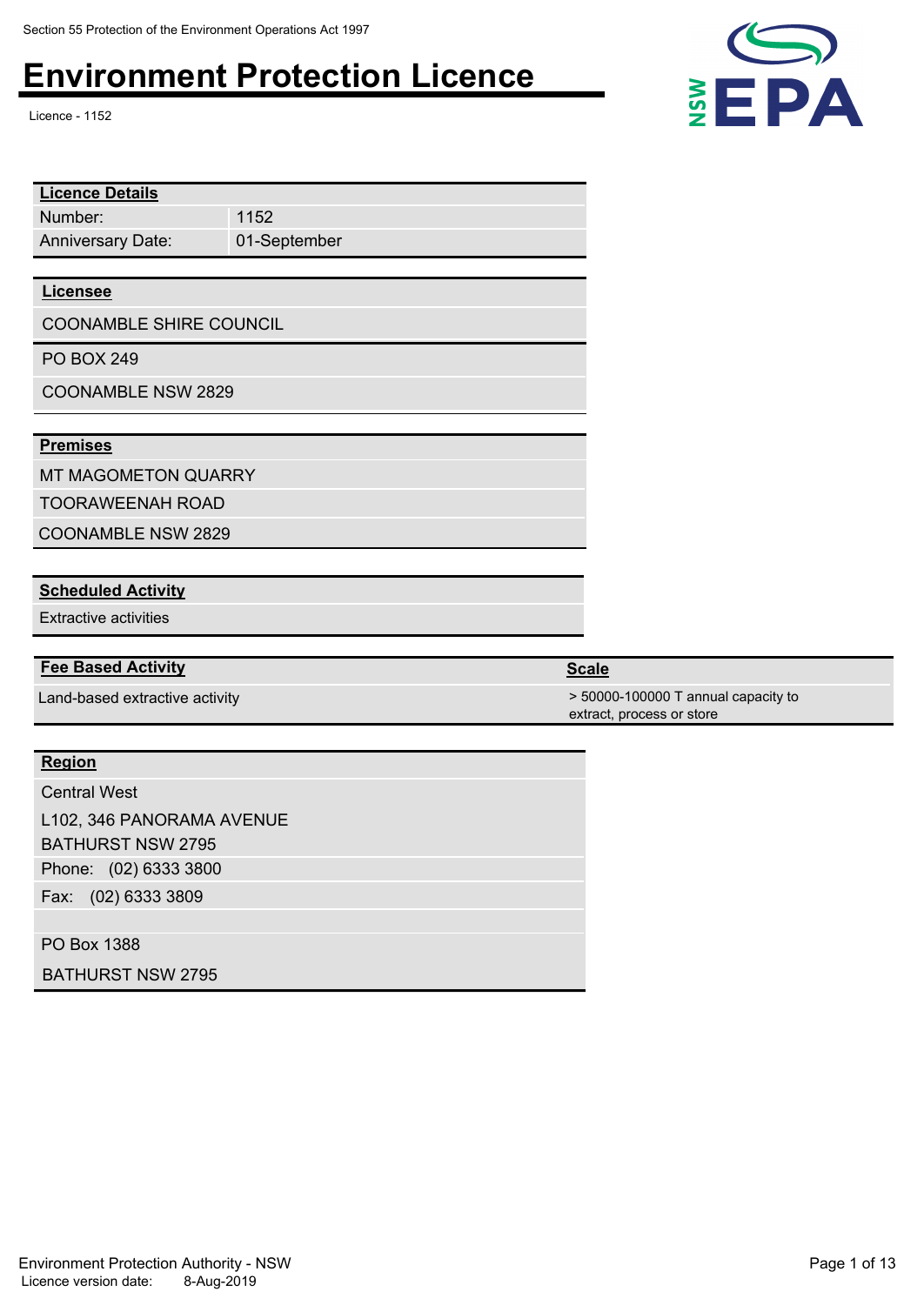Licence - 1152



|                | <b>INFORMATION ABOUT THIS LICENCE</b> | 3   |
|----------------|---------------------------------------|-----|
|                |                                       | 3   |
|                |                                       |     |
|                |                                       | 3   |
|                |                                       | 3   |
|                |                                       | 3   |
|                |                                       | 3   |
|                |                                       | 4   |
|                |                                       | 4   |
|                |                                       |     |
| A1             |                                       | 5   |
| A <sub>2</sub> |                                       | 5   |
| A3             |                                       | 5   |
| 2              |                                       | 6   |
| P <sub>1</sub> |                                       | 6   |
| 3              |                                       | 6   |
| L1             |                                       | 6   |
| 4              |                                       | 6   |
| O <sub>1</sub> |                                       | 6   |
| O <sub>2</sub> |                                       | 6   |
| O <sub>3</sub> |                                       | 6   |
| 5              |                                       | 7   |
| M <sub>1</sub> |                                       | 7   |
| M2             |                                       | 7   |
| M3             |                                       | 7   |
| 6              |                                       | 8   |
| R <sub>1</sub> |                                       | 8   |
| R <sub>2</sub> |                                       | 9   |
| R <sub>3</sub> |                                       | 9   |
| 7              |                                       | 10  |
| G1             |                                       | 10  |
|                | <b>DICTIONARY</b>                     | 11  |
|                |                                       | -11 |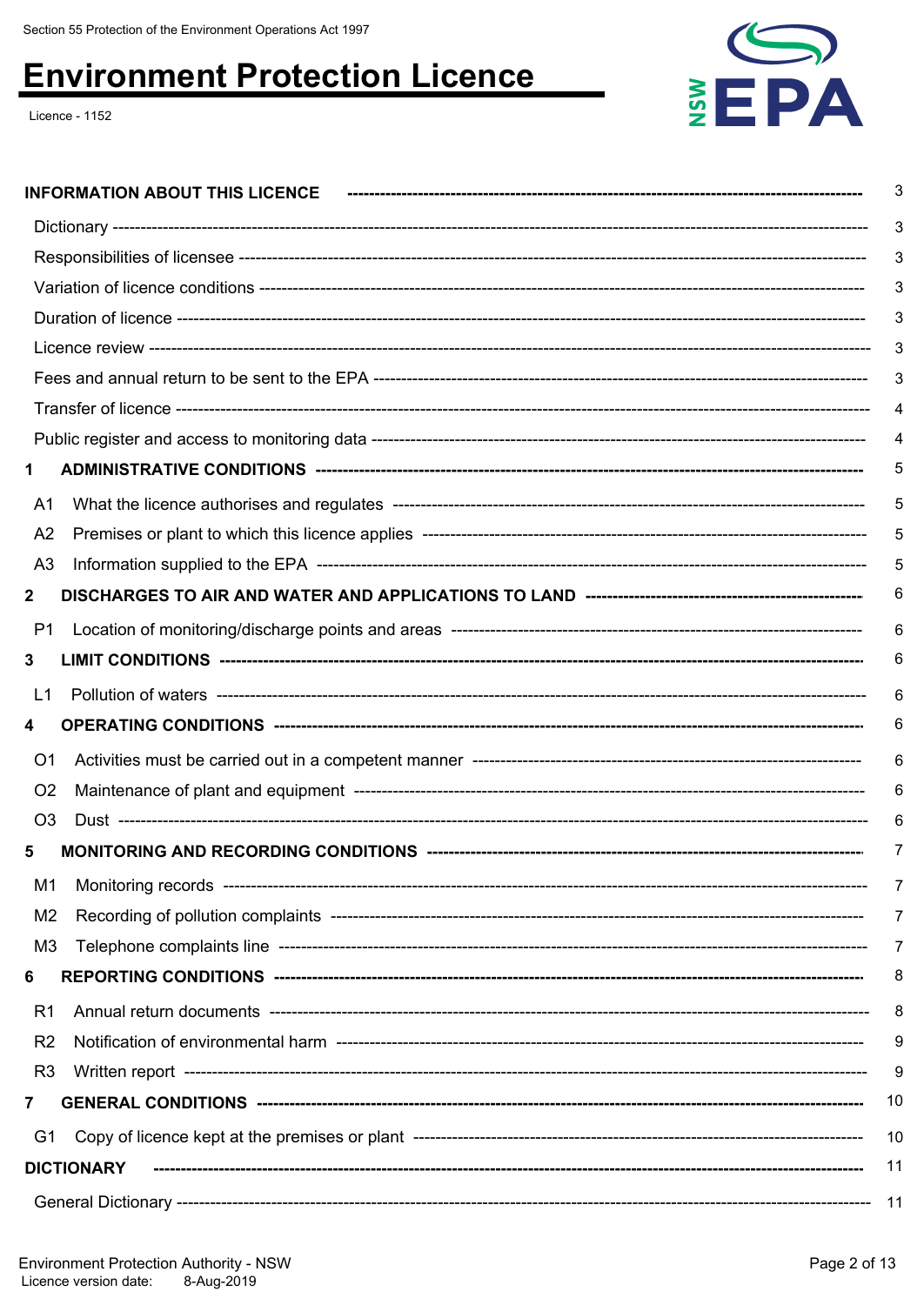Licence - 1152



## **Information about this licence**

### **Dictionary**

A definition of terms used in the licence can be found in the dictionary at the end of this licence.

### **Responsibilities of licensee**

Separate to the requirements of this licence, general obligations of licensees are set out in the Protection of the Environment Operations Act 1997 ("the Act") and the Regulations made under the Act. These include obligations to:

- ensure persons associated with you comply with this licence, as set out in section 64 of the Act;
- control the pollution of waters and the pollution of air (see for example sections 120 132 of the Act);
- report incidents causing or threatening material environmental harm to the environment, as set out in Part 5.7 of the Act.

### **Variation of licence conditions**

The licence holder can apply to vary the conditions of this licence. An application form for this purpose is available from the EPA.

The EPA may also vary the conditions of the licence at any time by written notice without an application being made.

Where a licence has been granted in relation to development which was assessed under the Environmental Planning and Assessment Act 1979 in accordance with the procedures applying to integrated development, the EPA may not impose conditions which are inconsistent with the development consent conditions until the licence is first reviewed under Part 3.6 of the Act.

### **Duration of licence**

This licence will remain in force until the licence is surrendered by the licence holder or until it is suspended or revoked by the EPA or the Minister. A licence may only be surrendered with the written approval of the EPA.

#### **Licence review**

The Act requires that the EPA review your licence at least every 5 years after the issue of the licence, as set out in Part 3.6 and Schedule 5 of the Act. You will receive advance notice of the licence review.

### **Fees and annual return to be sent to the EPA**

For each licence fee period you must pay:

- an administrative fee; and
- a load-based fee (if applicable).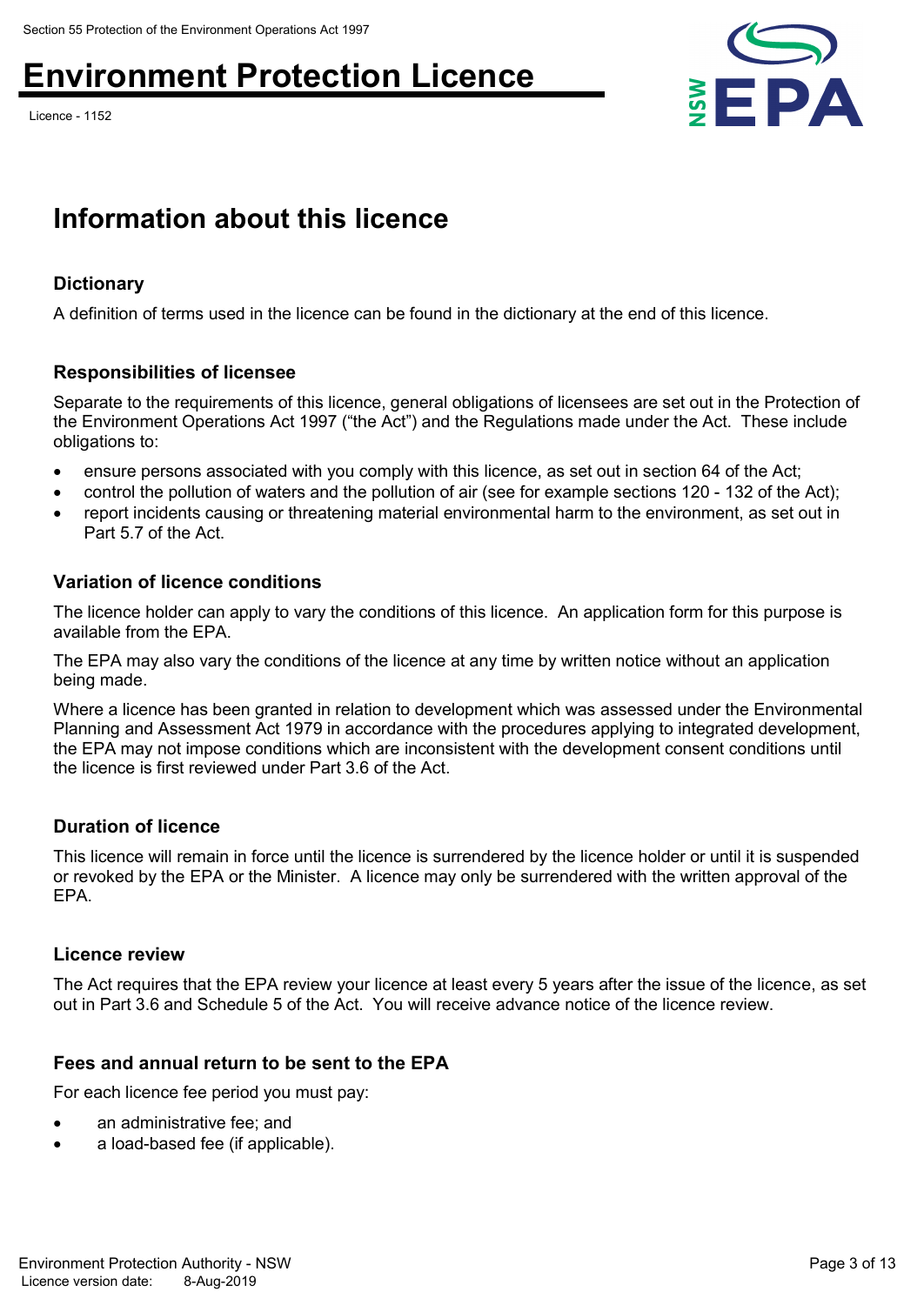



The EPA publication "A Guide to Licensing" contains information about how to calculate your licence fees. The licence requires that an Annual Return, comprising a Statement of Compliance and a summary of any monitoring required by the licence (including the recording of complaints), be submitted to the EPA. The Annual Return must be submitted within 60 days after the end of each reporting period. See condition R1 regarding the Annual Return reporting requirements.

Usually the licence fee period is the same as the reporting period.

#### **Transfer of licence**

The licence holder can apply to transfer the licence to another person. An application form for this purpose is available from the EPA.

#### **Public register and access to monitoring data**

Part 9.5 of the Act requires the EPA to keep a public register of details and decisions of the EPA in relation to, for example:

- licence applications;
- licence conditions and variations;
- statements of compliance;
- load based licensing information; and
- load reduction agreements.

Under s320 of the Act application can be made to the EPA for access to monitoring data which has been submitted to the EPA by licensees.

#### **This licence is issued to:**

**COONAMBLE SHIRE COUNCIL**

**PO BOX 249**

**COONAMBLE NSW 2829**

subject to the conditions which follow.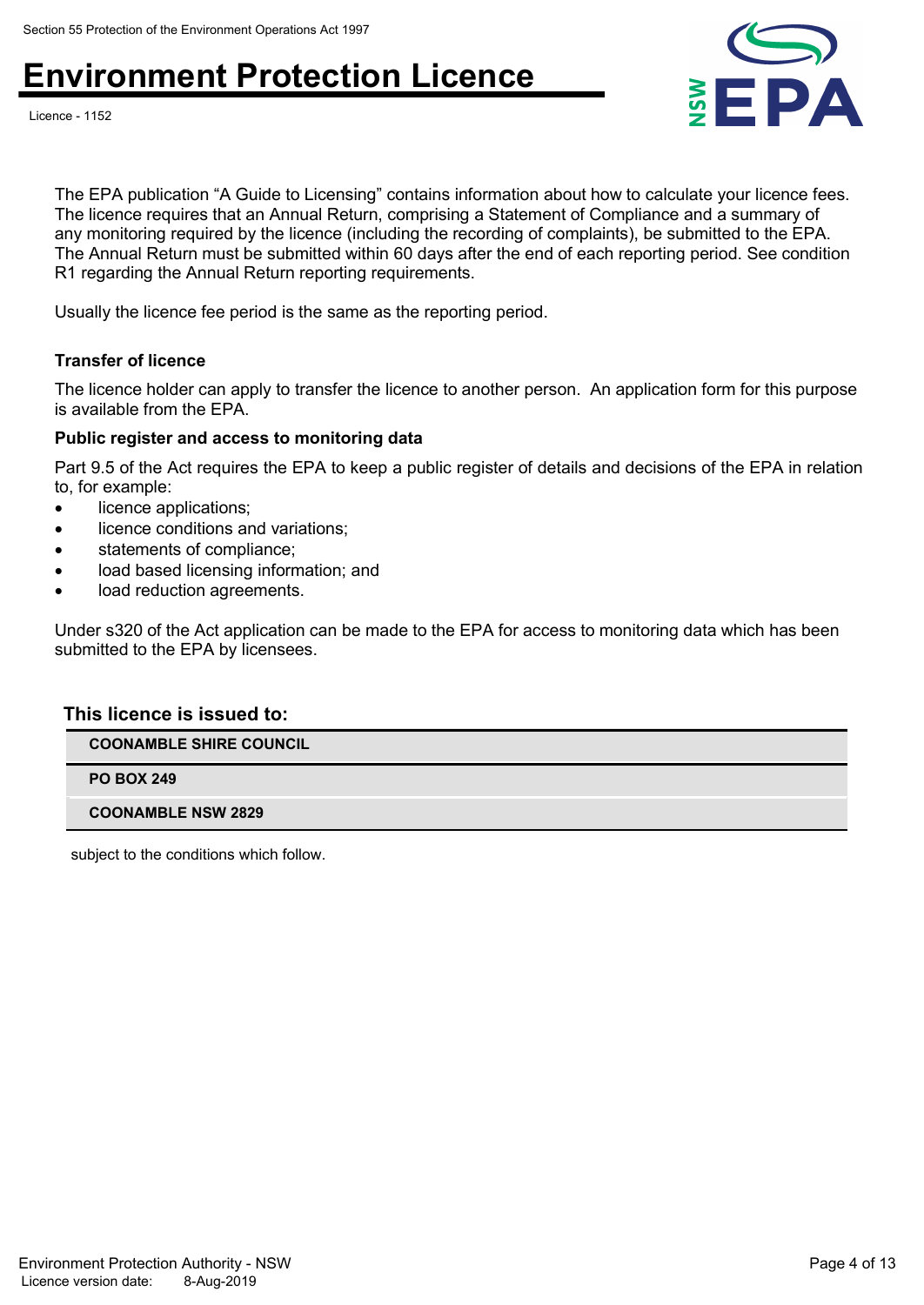Licence - 1152



### **1 Administrative Conditions**

### **A1 What the licence authorises and regulates**

A1.1 This licence authorises the carrying out of the scheduled activities listed below at the premises specified in A2. The activities are listed according to their scheduled activity classification, fee-based activity classification and the scale of the operation.

Unless otherwise further restricted by a condition of this licence, the scale at which the activity is carried out must not exceed the maximum scale specified in this condition.

| <b>Scheduled Activity</b>    | <b>Fee Based Activity</b>      | <b>Scale</b>                                                            |
|------------------------------|--------------------------------|-------------------------------------------------------------------------|
| <b>Extractive activities</b> | Land-based extractive activity | $>$ 50000 - 100000 T<br>annual capacity to<br>extract, process or store |

### **A2 Premises or plant to which this licence applies**

A2.1 The licence applies to the following premises:

| <b>Premises Details</b>                                                    |  |
|----------------------------------------------------------------------------|--|
| <b>MT MAGOMETON QUARRY</b>                                                 |  |
| <b>TOORAWEENAH ROAD</b>                                                    |  |
| <b>COONAMBLE</b>                                                           |  |
| <b>NSW 2829</b>                                                            |  |
| LOT 1 DP 207512, LOT 1 DP 754222, LOT 67 DP 754222, LOT 7003 DP<br>1060849 |  |

### **A3 Information supplied to the EPA**

A3.1 Works and activities must be carried out in accordance with the proposal contained in the licence application, except as expressly provided by a condition of this licence.

In this condition the reference to "the licence application" includes a reference to:

a) the applications for any licences (including former pollution control approvals) which this licence replaces under the Protection of the Environment Operations (Savings and Transitional) Regulation 1998; and

b) the licence information form provided by the licensee to the EPA to assist the EPA in connection with the issuing of this licence.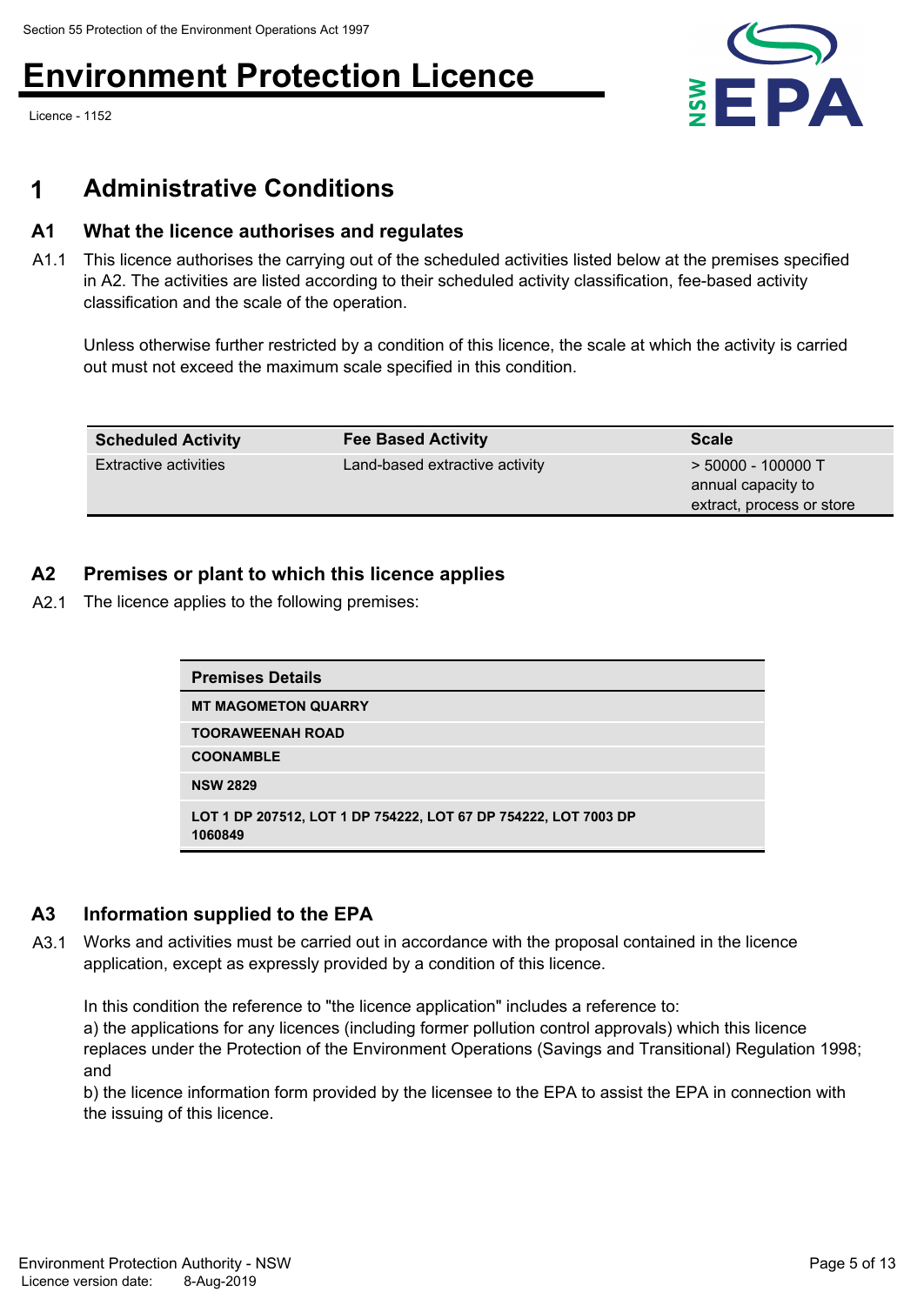Licence - 1152



### **Discharges to Air and Water and Applications to Land 2**

### **P1 Location of monitoring/discharge points and areas**

P1.1 The following utilisation areas referred to in the table below are identified in this licence for the purposes of the monitoring and/or the setting of limits for any application of solids or liquids to the utilisation area.

### **3 Limit Conditions**

### **L1 Pollution of waters**

L1.1 Except as may be expressly provided in any other condition of this licence, the licensee must comply with section 120 of the Protection of the Environment Operations Act 1997.

### **4 Operating Conditions**

### **O1 Activities must be carried out in a competent manner**

O1.1 Licensed activities must be carried out in a competent manner. This includes:

a) the processing, handling, movement and storage of materials and substances used to carry out the activity; and

b) the treatment, storage, processing, reprocessing, transport and disposal of waste generated by the activity.

### **O2 Maintenance of plant and equipment**

- O2.1 All plant and equipment installed at the premises or used in connection with the licensed activity: a) must be maintained in a proper and efficient condition; and
	- b) must be operated in a proper and efficient manner.

### **O3 Dust**

- O3.1 The premises must be maintained in a condition which minimises or prevents the emission of dust from the premises.
- O3.2 Activities occurring at the premises must be carried out in a manner that will minimise emissions of dust from the premises.
- O3.3 Trucks entering and leaving the premises that are carrying loads must be covered at all times, except during loading and unloading.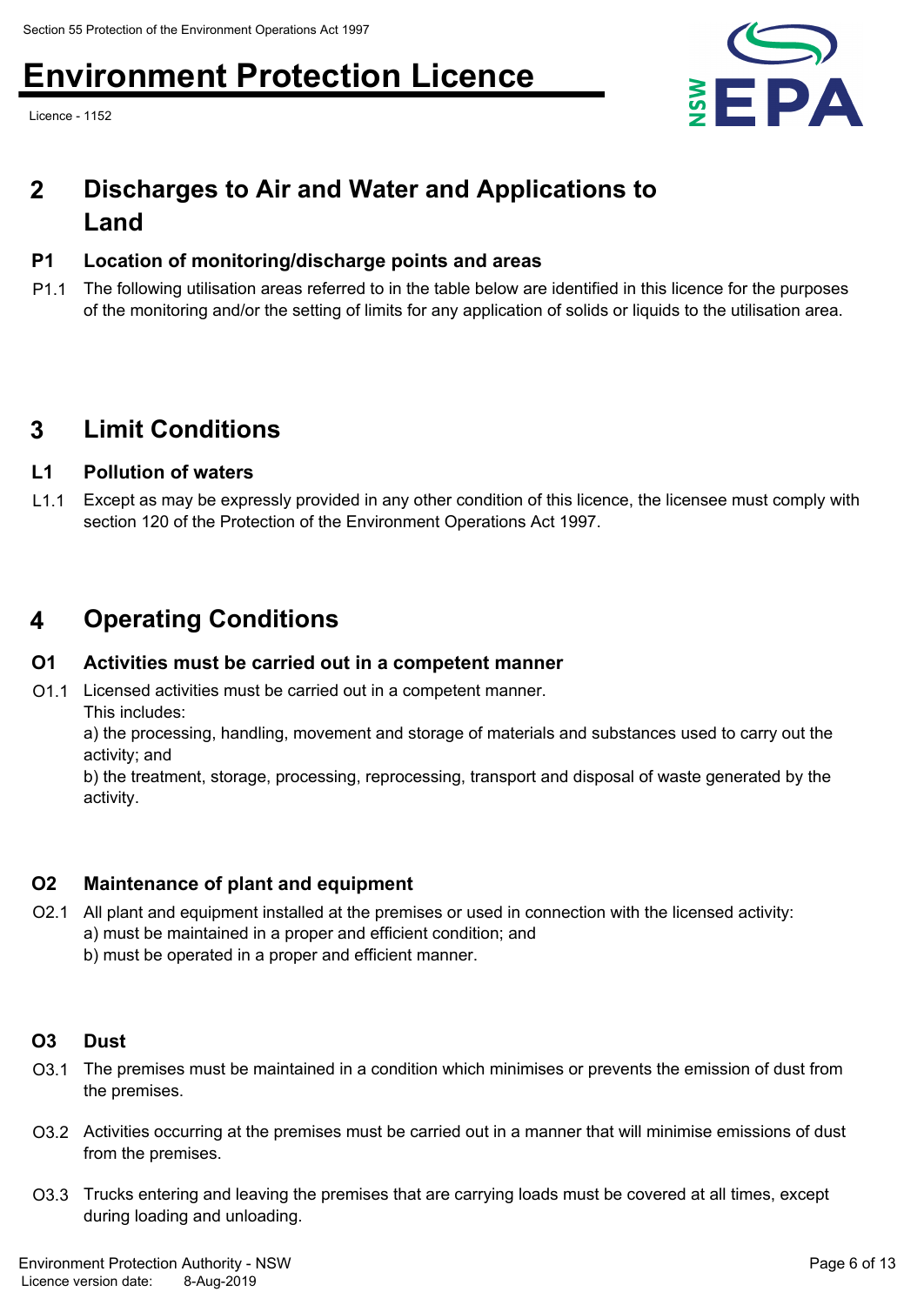Licence - 1152



O3.4 All dust control equipment must be operable at all times with the exception of shutdowns required for maintenance.

### **5 Monitoring and Recording Conditions**

### **M1 Monitoring records**

- M1.1 The results of any monitoring required to be conducted by this licence or a load calculation protocol must be recorded and retained as set out in this condition.
- M1.2 All records required to be kept by this licence must be:
	- a) in a legible form, or in a form that can readily be reduced to a legible form;
	- b) kept for at least 4 years after the monitoring or event to which they relate took place; and
	- c) produced in a legible form to any authorised officer of the EPA who asks to see them.
- M1.3 The following records must be kept in respect of any samples required to be collected for the purposes of this licence:
	- a) the date(s) on which the sample was taken;
	- b) the time(s) at which the sample was collected;
	- c) the point at which the sample was taken; and
	- d) the name of the person who collected the sample.

### **M2 Recording of pollution complaints**

- M2.1 The licensee must keep a legible record of all complaints made to the licensee or any employee or agent of the licensee in relation to pollution arising from any activity to which this licence applies.
- M2.2 The record must include details of the following:
	- a) the date and time of the complaint;
	- b) the method by which the complaint was made;

c) any personal details of the complainant which were provided by the complainant or, if no such details were provided, a note to that effect;

d) the nature of the complaint;

e) the action taken by the licensee in relation to the complaint, including any follow-up contact with the complainant; and

f) if no action was taken by the licensee, the reasons why no action was taken.

- M2.3 The record of a complaint must be kept for at least 4 years after the complaint was made.
- M2.4 The record must be produced to any authorised officer of the EPA who asks to see them.

### **M3 Telephone complaints line**

M3.1 The licensee must operate during its operating hours a telephone complaints line for the purpose of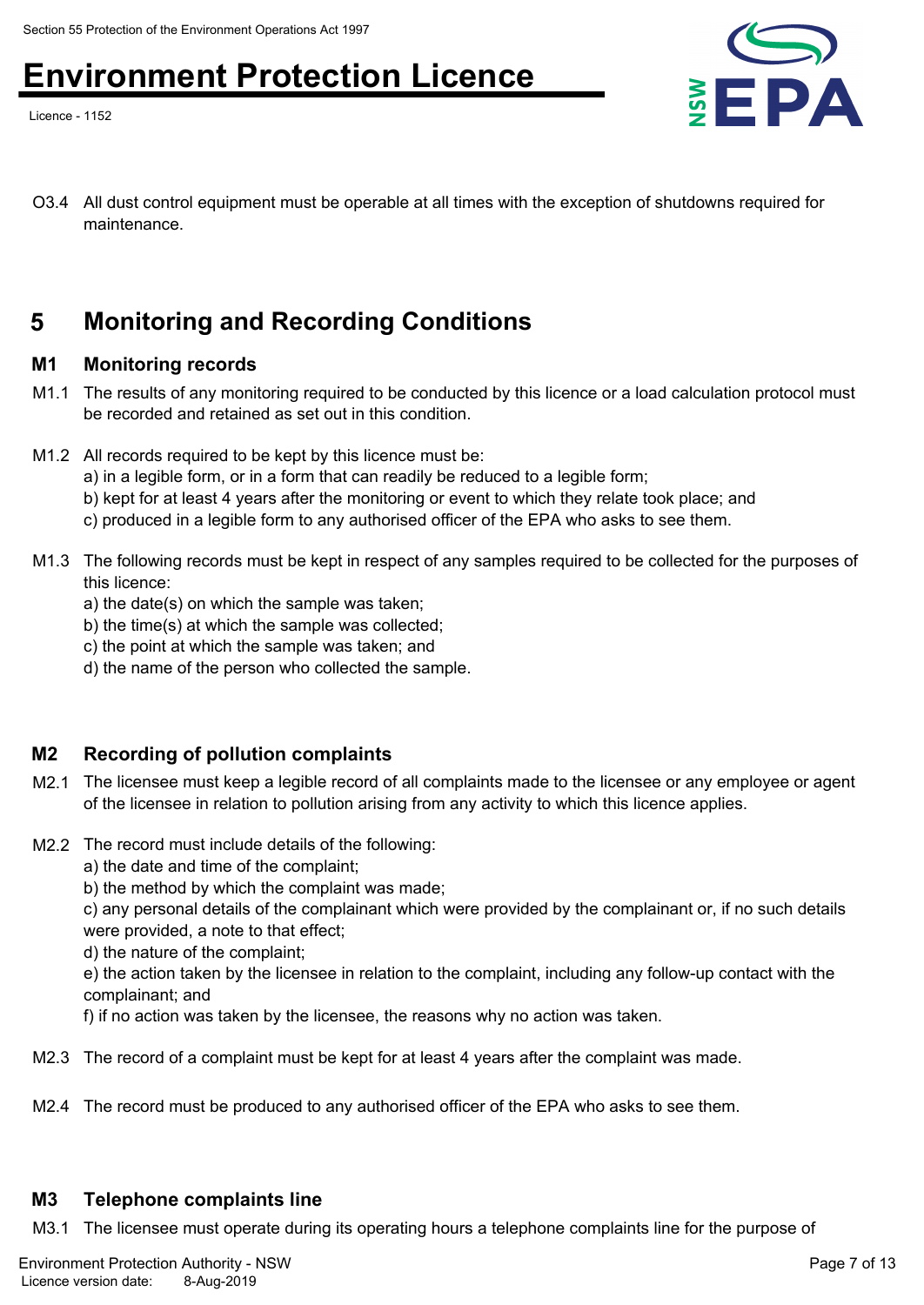Licence - 1152



receiving any complaints from members of the public in relation to activities conducted at the premises or by the vehicle or mobile plant, unless otherwise specified in the licence.

- M3.2 The licensee must notify the public of the complaints line telephone number and the fact that it is a complaints line so that the impacted community knows how to make a complaint.
- M3.3 The preceding two conditions do not apply until 3 months after: the date of the issue of this licence.

### **6 Reporting Conditions**

### **R1 Annual return documents**

R1.1 The licensee must complete and supply to the EPA an Annual Return in the approved form comprising:

- 1. a Statement of Compliance,
- 2. a Monitoring and Complaints Summary,
- 3. a Statement of Compliance Licence Conditions,
- 4. a Statement of Compliance Load based Fee,
- 5. a Statement of Compliance Requirement to Prepare Pollution Incident Response Management Plan,
- 6. a Statement of Compliance Requirement to Publish Pollution Monitoring Data; and
- 7. a Statement of Compliance Environmental Management Systems and Practices.

At the end of each reporting period, the EPA will provide to the licensee a copy of the form that must be completed and returned to the EPA.

- R1.2 An Annual Return must be prepared in respect of each reporting period, except as provided below.
- R1.3 Where this licence is transferred from the licensee to a new licensee:

a) the transferring licensee must prepare an Annual Return for the period commencing on the first day of the reporting period and ending on the date the application for the transfer of the licence to the new licensee is granted; and

b) the new licensee must prepare an Annual Return for the period commencing on the date the application for the transfer of the licence is granted and ending on the last day of the reporting period.

R1.4 Where this licence is surrendered by the licensee or revoked by the EPA or Minister, the licensee must prepare an Annual Return in respect of the period commencing on the first day of the reporting period and ending on:

a) in relation to the surrender of a licence - the date when notice in writing of approval of the surrender is given; or

b) in relation to the revocation of the licence - the date from which notice revoking the licence operates.

- R1.5 The Annual Return for the reporting period must be supplied to the EPA via eConnect *EPA* or by registered post not later than 60 days after the end of each reporting period or in the case of a transferring licence not later than 60 days after the date the transfer was granted (the 'due date').
- R1.6 The licensee must retain a copy of the Annual Return supplied to the EPA for a period of at least 4 years after the Annual Return was due to be supplied to the EPA.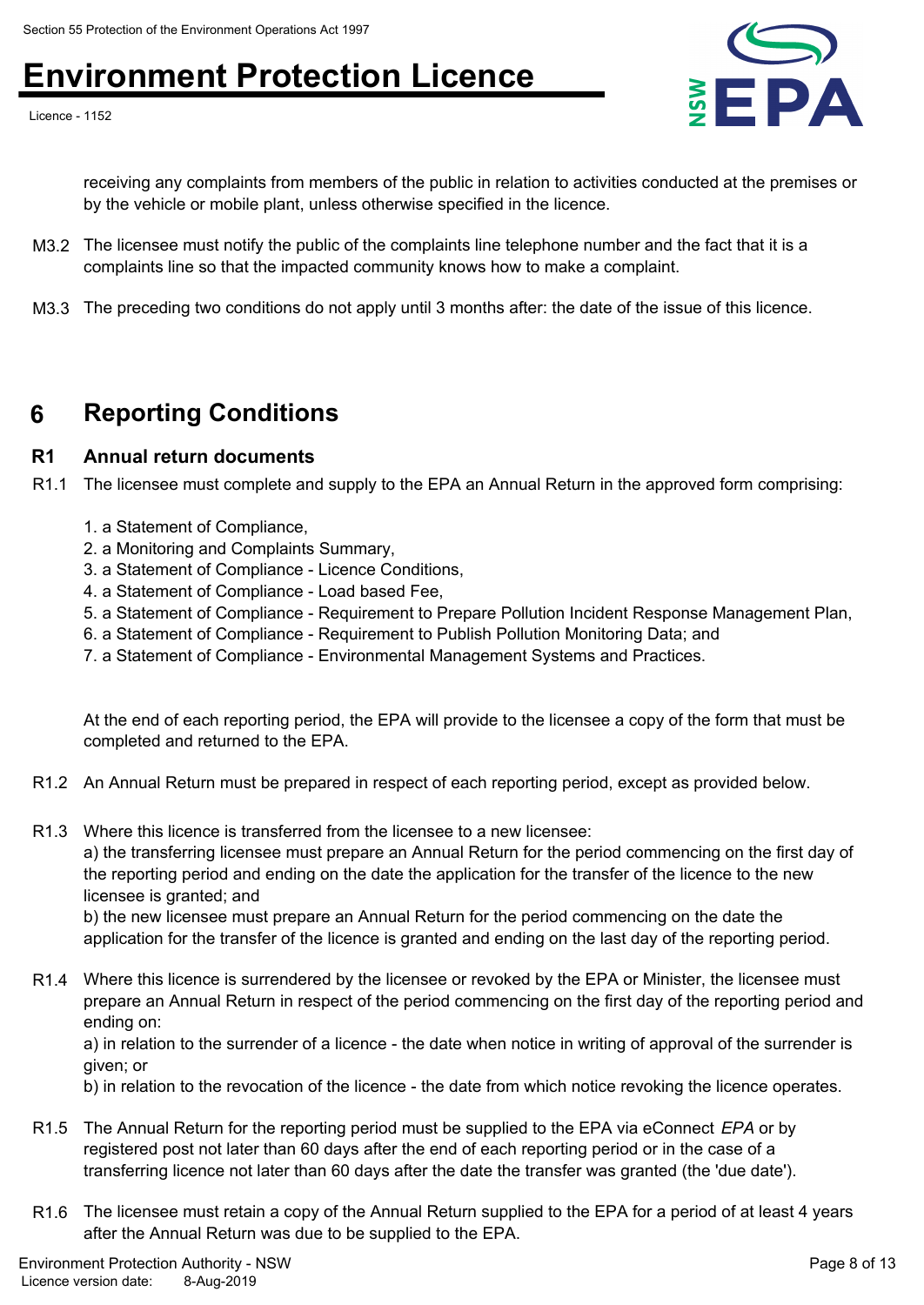Licence - 1152



- R1.7 Within the Annual Return, the Statements of Compliance must be certified and the Monitoring and Complaints Summary must be signed by:
	- a) the licence holder; or
	- b) by a person approved in writing by the EPA to sign on behalf of the licence holder.
- Note: The term "reporting period" is defined in the dictionary at the end of this licence. Do not complete the Annual Return until after the end of the reporting period.
- Note: An application to transfer a licence must be made in the approved form for this purpose.

### **R2 Notification of environmental harm**

- R2.1 Notifications must be made by telephoning the Environment Line service on 131 555.
- R2.2 The licensee must provide written details of the notification to the EPA within 7 days of the date on which the incident occurred.
- Note: The licensee or its employees must notify all relevant authorities of incidents causing or threatening material harm to the environment immediately after the person becomes aware of the incident in accordance with the requirements of Part 5.7 of the Act.

### **R3 Written report**

- R3.1 Where an authorised officer of the EPA suspects on reasonable grounds that:
	- a) where this licence applies to premises, an event has occurred at the premises; or

b) where this licence applies to vehicles or mobile plant, an event has occurred in connection with the carrying out of the activities authorised by this licence,

and the event has caused, is causing or is likely to cause material harm to the environment (whether the harm occurs on or off premises to which the licence applies), the authorised officer may request a written report of the event.

- R3.2 The licensee must make all reasonable inquiries in relation to the event and supply the report to the EPA within such time as may be specified in the request.
- R3.3 The request may require a report which includes any or all of the following information:
	- a) the cause, time and duration of the event;
	- b) the type, volume and concentration of every pollutant discharged as a result of the event;

c) the name, address and business hours telephone number of employees or agents of the licensee, or a specified class of them, who witnessed the event;

d) the name, address and business hours telephone number of every other person (of whom the licensee is aware) who witnessed the event, unless the licensee has been unable to obtain that information after making reasonable effort;

e) action taken by the licensee in relation to the event, including any follow-up contact with any complainants;

f) details of any measure taken or proposed to be taken to prevent or mitigate against a recurrence of such an event; and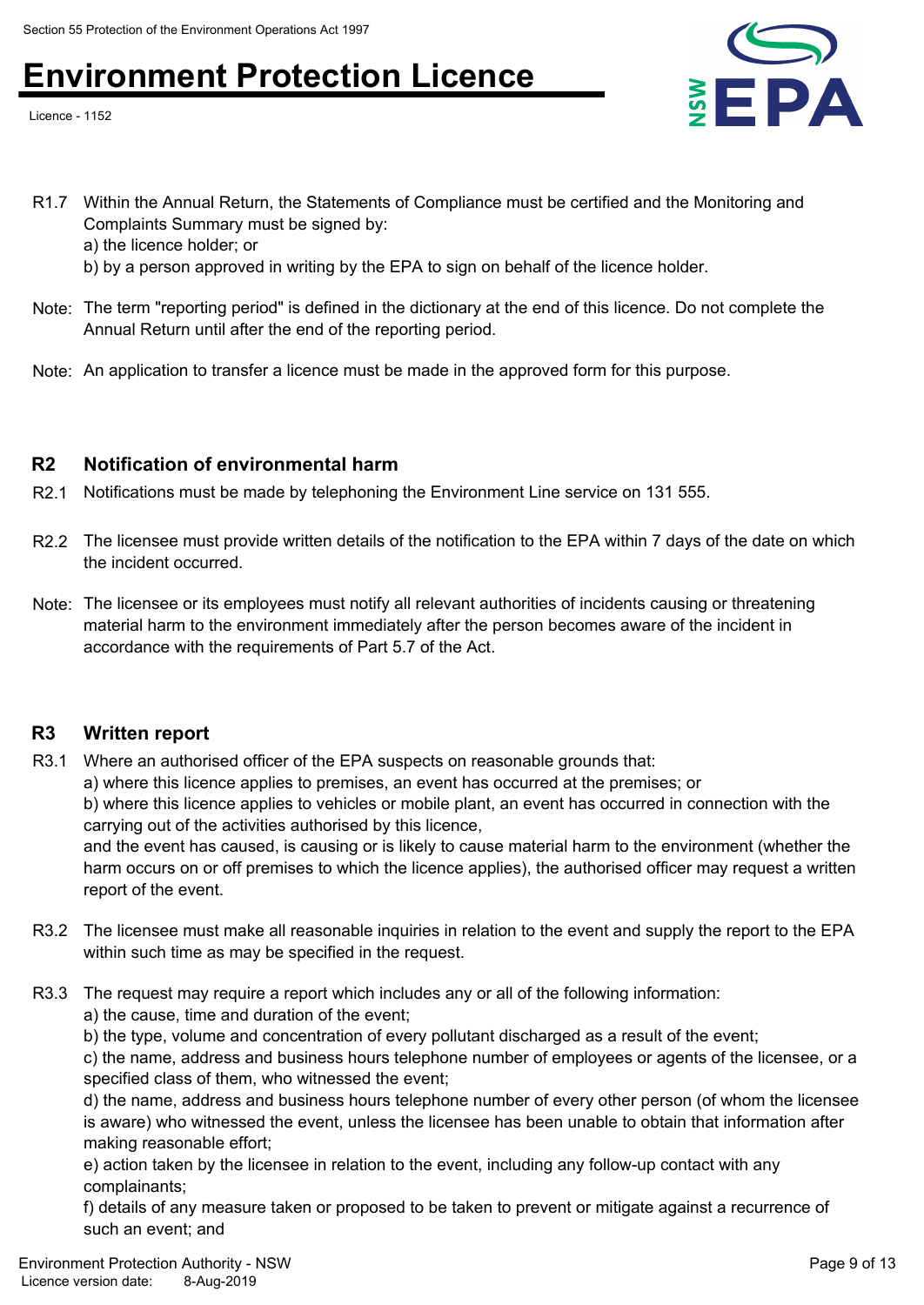Licence - 1152



g) any other relevant matters.

R3.4 The EPA may make a written request for further details in relation to any of the above matters if it is not satisfied with the report provided by the licensee. The licensee must provide such further details to the EPA within the time specified in the request.

### **7 General Conditions**

### **G1 Copy of licence kept at the premises or plant**

- G1.1 A copy of this licence must be kept at the premises to which the licence applies.
- G1.2 The licence must be produced to any authorised officer of the EPA who asks to see it.
- G1.3 The licence must be available for inspection by any employee or agent of the licensee working at the premises.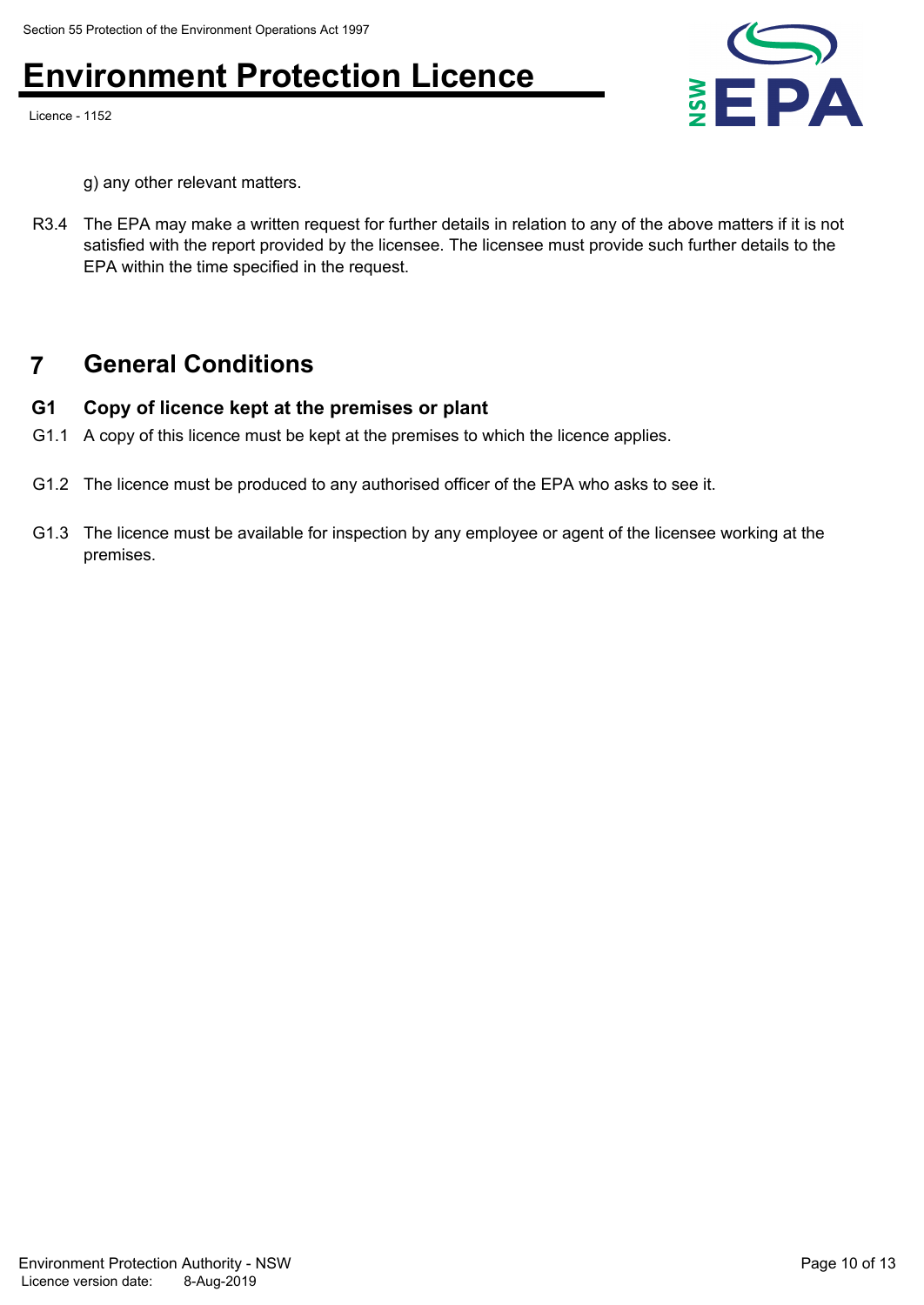Licence - 1152



### Dictionary

### General Dictionary

| <b>3DGM</b> [in relation<br>to a concentration<br>limit] | Means the three day geometric mean, which is calculated by multiplying the results of the analysis of<br>three samples collected on consecutive days and then taking the cubed root of that amount. Where one<br>or more of the samples is zero or below the detection limit for the analysis, then 1 or the detection limit<br>respectively should be used in place of those samples |
|----------------------------------------------------------|---------------------------------------------------------------------------------------------------------------------------------------------------------------------------------------------------------------------------------------------------------------------------------------------------------------------------------------------------------------------------------------|
| Act                                                      | Means the Protection of the Environment Operations Act 1997                                                                                                                                                                                                                                                                                                                           |
| activity                                                 | Means a scheduled or non-scheduled activity within the meaning of the Protection of the Environment<br>Operations Act 1997                                                                                                                                                                                                                                                            |
| actual load                                              | Has the same meaning as in the Protection of the Environment Operations (General) Regulation 2009                                                                                                                                                                                                                                                                                     |
| <b>AM</b>                                                | Together with a number, means an ambient air monitoring method of that number prescribed by the<br>Approved Methods for the Sampling and Analysis of Air Pollutants in New South Wales.                                                                                                                                                                                               |
| <b>AMG</b>                                               | Australian Map Grid                                                                                                                                                                                                                                                                                                                                                                   |
| anniversary date                                         | The anniversary date is the anniversary each year of the date of issue of the licence. In the case of a<br>licence continued in force by the Protection of the Environment Operations Act 1997, the date of issue of<br>the licence is the first anniversary of the date of issue or last renewal of the licence following the<br>commencement of the Act.                            |
| annual return                                            | Is defined in R1.1                                                                                                                                                                                                                                                                                                                                                                    |
| <b>Approved Methods</b><br><b>Publication</b>            | Has the same meaning as in the Protection of the Environment Operations (General) Regulation 2009                                                                                                                                                                                                                                                                                     |
| assessable<br>pollutants                                 | Has the same meaning as in the Protection of the Environment Operations (General) Regulation 2009                                                                                                                                                                                                                                                                                     |
| <b>BOD</b>                                               | Means biochemical oxygen demand                                                                                                                                                                                                                                                                                                                                                       |
| <b>CEM</b>                                               | Together with a number, means a continuous emission monitoring method of that number prescribed by<br>the Approved Methods for the Sampling and Analysis of Air Pollutants in New South Wales.                                                                                                                                                                                        |
| <b>COD</b>                                               | Means chemical oxygen demand                                                                                                                                                                                                                                                                                                                                                          |
| composite sample                                         | Unless otherwise specifically approved in writing by the EPA, a sample consisting of 24 individual samples<br>collected at hourly intervals and each having an equivalent volume.                                                                                                                                                                                                     |
| cond.                                                    | Means conductivity                                                                                                                                                                                                                                                                                                                                                                    |
| environment                                              | Has the same meaning as in the Protection of the Environment Operations Act 1997                                                                                                                                                                                                                                                                                                      |
| environment<br>protection<br>legislation                 | Has the same meaning as in the Protection of the Environment Administration Act 1991                                                                                                                                                                                                                                                                                                  |
| <b>EPA</b>                                               | Means Environment Protection Authority of New South Wales.                                                                                                                                                                                                                                                                                                                            |
| fee-based activity<br>classification                     | Means the numbered short descriptions in Schedule 1 of the Protection of the Environment Operations<br>(General) Regulation 2009.                                                                                                                                                                                                                                                     |
| general solid waste<br>(non-putrescible)                 | Has the same meaning as in Part 3 of Schedule 1 of the Protection of the Environment Operations Act<br>1997                                                                                                                                                                                                                                                                           |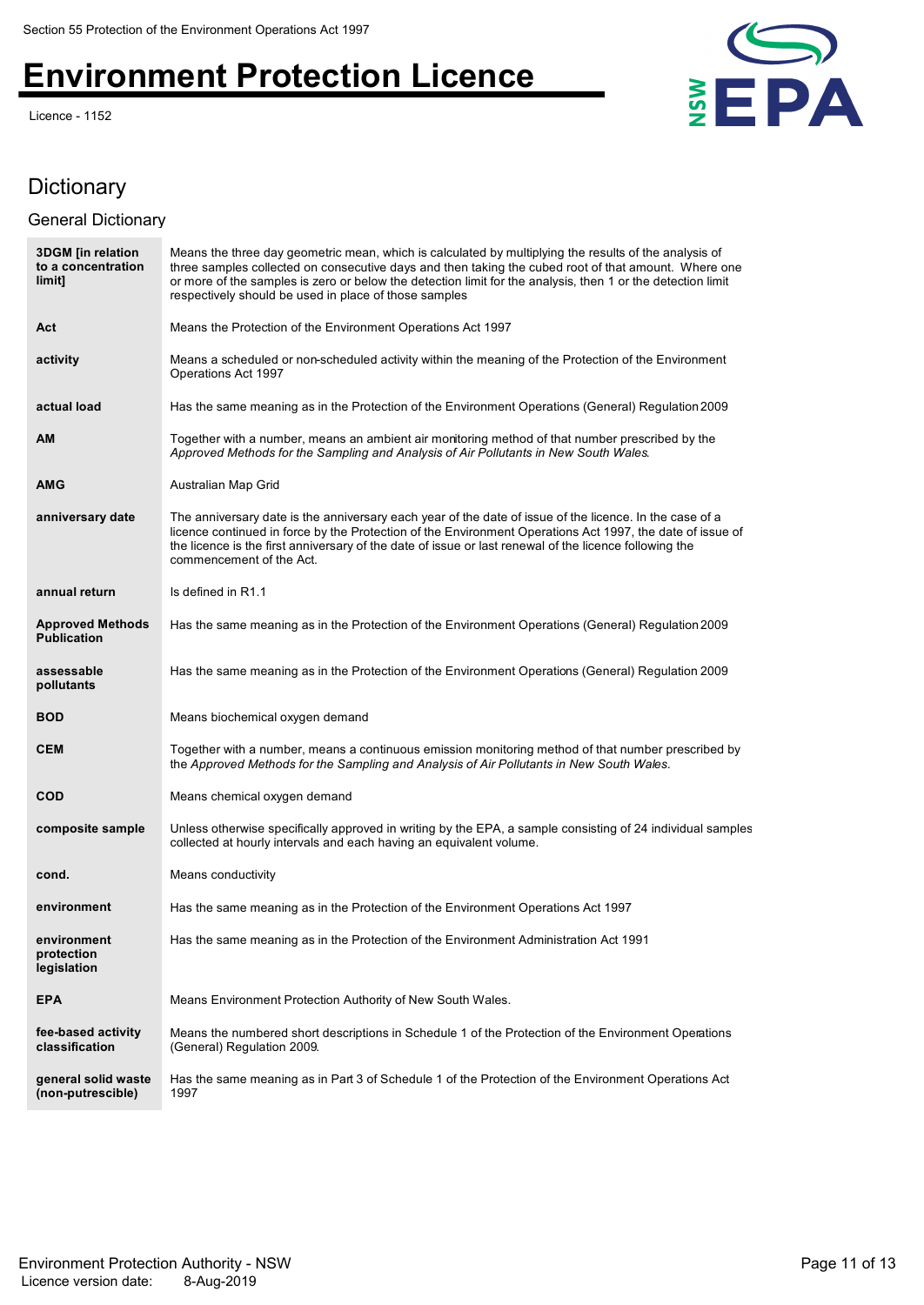Licence - 1152



| flow weighted<br>composite sample                                      | Means a sample whose composites are sized in proportion to the flow at each composites time of<br>collection.                                                                                                                                                                                                                                                                                                                     |
|------------------------------------------------------------------------|-----------------------------------------------------------------------------------------------------------------------------------------------------------------------------------------------------------------------------------------------------------------------------------------------------------------------------------------------------------------------------------------------------------------------------------|
| general solid waste<br>(putrescible)                                   | Has the same meaning as in Part 3 of Schedule 1 of the Protection of the Environmen t Operations Act<br>1997                                                                                                                                                                                                                                                                                                                      |
| grab sample                                                            | Means a single sample taken at a point at a single time                                                                                                                                                                                                                                                                                                                                                                           |
| hazardous waste                                                        | Has the same meaning as in Part 3 of Schedule 1 of the Protection of the Environment Operations Act<br>1997                                                                                                                                                                                                                                                                                                                       |
| licensee                                                               | Means the licence holder described at the front of this licence                                                                                                                                                                                                                                                                                                                                                                   |
| load calculation<br>protocol                                           | Has the same meaning as in the Protection of the Environment Operations (General) Regulation 2009                                                                                                                                                                                                                                                                                                                                 |
| local authority                                                        | Has the same meaning as in the Protection of the Environment Operations Act 1997                                                                                                                                                                                                                                                                                                                                                  |
| material harm                                                          | Has the same meaning as in section 147 Protection of the Environment Operations Act 1997                                                                                                                                                                                                                                                                                                                                          |
| <b>MBAS</b>                                                            | Means methylene blue active substances                                                                                                                                                                                                                                                                                                                                                                                            |
| <b>Minister</b>                                                        | Means the Minister administering the Protection of the Environment Operations Act 1997                                                                                                                                                                                                                                                                                                                                            |
| mobile plant                                                           | Has the same meaning as in Part 3 of Schedule 1 of the Protection of the Environment Operations Act<br>1997                                                                                                                                                                                                                                                                                                                       |
| motor vehicle                                                          | Has the same meaning as in the Protection of the Environment Operations Act 1997                                                                                                                                                                                                                                                                                                                                                  |
| <b>O&amp;G</b>                                                         | Means oil and grease                                                                                                                                                                                                                                                                                                                                                                                                              |
| percentile [in<br>relation to a<br>concentration limit<br>of a sample] | Means that percentage [eg.50%] of the number of samples taken that must meet the concentration limit<br>specified in the licence for that pollutant over a specified period of time. In this licence, the specified period<br>of time is the Reporting Period unless otherwise stated in this licence.                                                                                                                            |
| plant                                                                  | Includes all plant within the meaning of the Protection of the Environment Operations Act 1997 as well as<br>motor vehicles.                                                                                                                                                                                                                                                                                                      |
| pollution of waters<br>[or water pollution]                            | Has the same meaning as in the Protection of the Environment Operations Act 1997                                                                                                                                                                                                                                                                                                                                                  |
| premises                                                               | Means the premises described in condition A2.1                                                                                                                                                                                                                                                                                                                                                                                    |
| public authority                                                       | Has the same meaning as in the Protection of the Environment Operations Act 1997                                                                                                                                                                                                                                                                                                                                                  |
| regional office                                                        | Means the relevant EPA office referred to in the Contacting the EPA document accompanying this licence                                                                                                                                                                                                                                                                                                                            |
| reporting period                                                       | For the purposes of this licence, the reporting period means the period of 12 months after the issue of the<br>licence, and each subsequent period of 12 months. In the case of a licence continued in force by the<br>Protection of the Environment Operations Act 1997, the date of issue of the licence is the first anniversary<br>of the date of issue or last renewal of the licence following the commencement of the Act. |
| restricted solid<br>waste                                              | Has the same meaning as in Part 3 of Schedule 1 of the Protection of the Environment Operations Act<br>1997                                                                                                                                                                                                                                                                                                                       |
| scheduled activity                                                     | Means an activity listed in Schedule 1 of the Protection of the Environment Operations Act 1997                                                                                                                                                                                                                                                                                                                                   |
| special waste                                                          | Has the same meaning as in Part 3 of Schedule 1 of the Protection of the Environment Operations Act<br>1997                                                                                                                                                                                                                                                                                                                       |
| TM                                                                     | Together with a number, means a test method of that number prescribed by the <i>Approved Methods for the</i><br>Sampling and Analysis of Air Pollutants in New South Wales.                                                                                                                                                                                                                                                       |